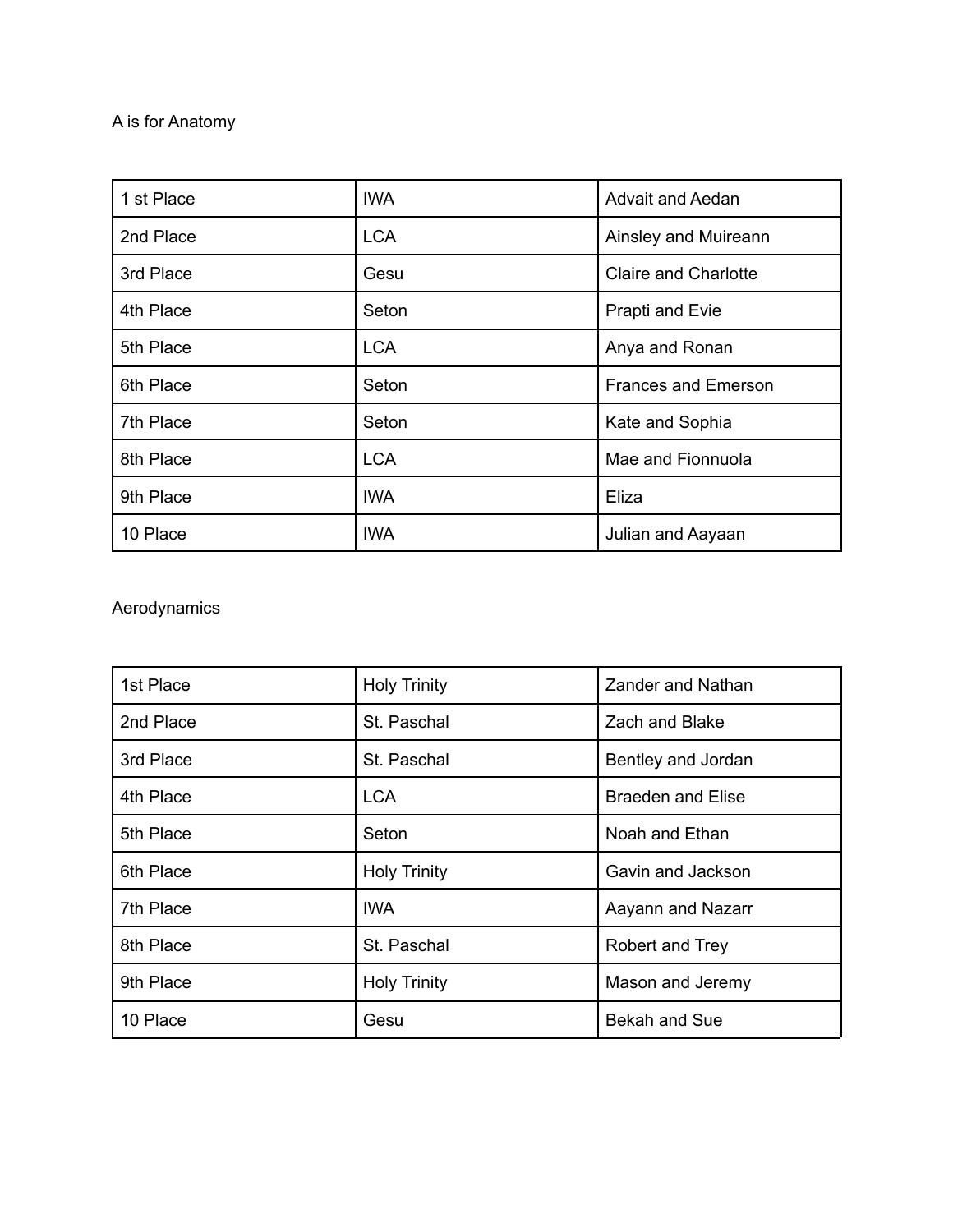### Alternative Energy

| 1st Place | Gesu       | Will              |
|-----------|------------|-------------------|
| 2nd Place | <b>LCA</b> | Frankie and Logan |
| 3rd Place | <b>LCA</b> | Peter and Josh    |

# Bridge Building

| 1st Place | Seton               | Colin and Henry           |
|-----------|---------------------|---------------------------|
| 2nd Place | <b>IWA</b>          | <b>Hudson and Dominic</b> |
| 3rd Place | St. Helen           | Maggie and Claire         |
| 4th Place | St. Raphael         | Sarah                     |
| 5th Place | <b>LCA</b>          | Ainsley and Muireann      |
| 6th Place | St. Mary            | Ben and Xavier            |
| 7th Place | St. Paschal         | Henry and Matt            |
| 8th Place | <b>Holy Trinity</b> | Anton and Andrew          |
| 9th Place | <b>LCA</b>          | Ronnan and Anya           |
| 10 Place  | St. Paschal         | Lian and Jacob            |

# CSI

| 1st Place | <b>IWA</b>  | Ani and Sofia              |
|-----------|-------------|----------------------------|
| 2nd Place | Seton       | Sphia and Kate             |
| 3rd Place | Gesu        | <b>Claire and Charlote</b> |
| 4th Place | St. Raphael | Ellie and Hannah           |
| 5th Place | St. Helen   | <b>Taylor and Keira</b>    |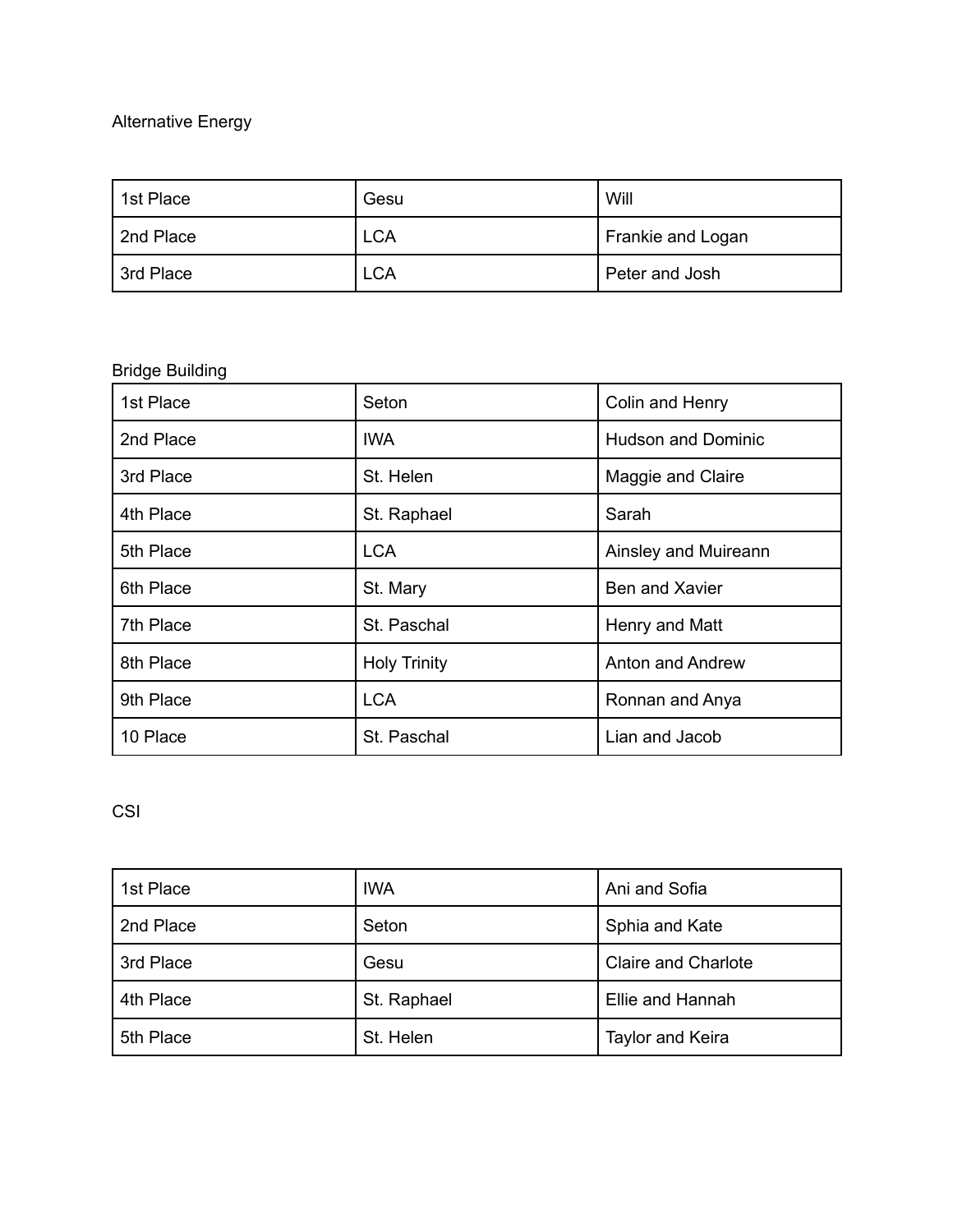#### Chain Reaction

| 1st Place  | St. Mary's          | Dylan and Rein           |
|------------|---------------------|--------------------------|
| 2nd Place  | St. Mary's          | Kaylie and Peyton        |
| 3rd Place  | Seton               | Kit and Grace            |
| 4th Place  | Seton               | Amelia and Elizabeth     |
| 5th Place  | Gesu                | Auria and Caroline       |
| 6th Place  | St. Helen           | Jazmin, Sofia and Duncan |
| 7th Place  | <b>Holy Trinity</b> | Luke and Maddux          |
| 8th Place  | St. Raphael         | Brenna and Brooklyn      |
| 9th Place  | St. Helen           | Anna and Zollee          |
| 10th Place | St. Paschal         | Gavin and Robby          |
|            |                     |                          |

### **Circuits**

| 1st Place  | Seton       | Ava and Mairin      |
|------------|-------------|---------------------|
| 2nd Place  | St. Helens  | Chase               |
| 3rd Place  | Gesu        | Harper and Auria    |
| 4th Place  | Gesu        | Ellie and Izzy      |
| 5th Place  | Seton       | Ellie and Dylan     |
| 6th Place  | St. Mary    | Sam                 |
| 7th Place  | <b>LCA</b>  | Michael and William |
| 8th Place  | St. Raphael | Mickey and Peter    |
| 9th Place  | St. Mary    | Ben and Xavier      |
| 10th Place | St. Mary    | Ava and Macee       |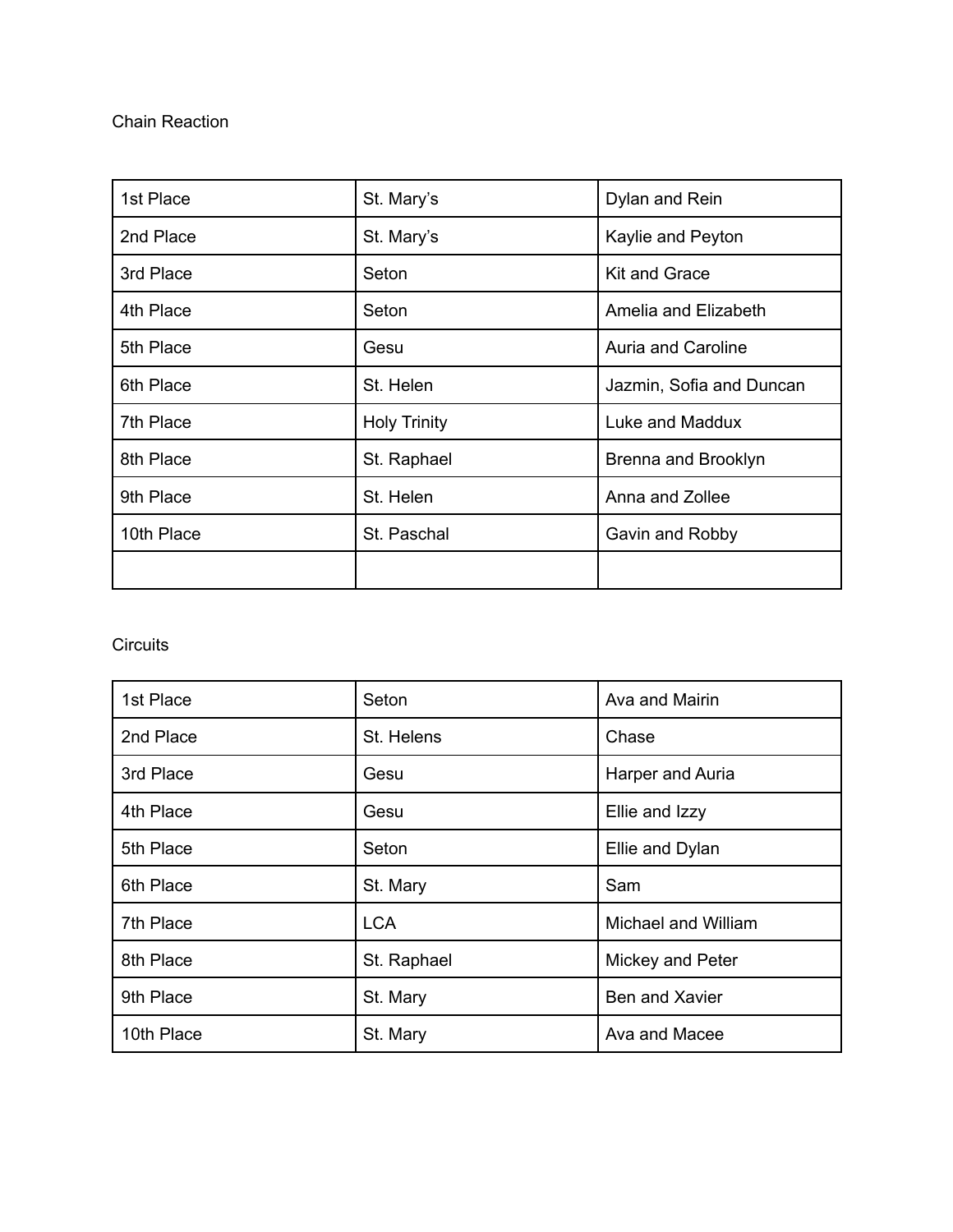Deep Blue Sea

| 1st Place  | St. Mary    | John and TJ              |
|------------|-------------|--------------------------|
| 2nd Place  | IWA.        | Henry and Edan           |
| 3rd Place  | St. Helen   | Sofia                    |
| 4th Place  | <b>IWA</b>  | <b>Harleen and Waard</b> |
| 5th Place  | St. Raphael | <b>Colin and Elias</b>   |
| 6th Place  | <b>LCA</b>  | Adelynn and Madeleine    |
| 7th Place  | Seton       | <b>Riley and Molly</b>   |
| 8th Place  | Seton       | Mae and Brightyn         |
| 9th Place  | St. Mary    | Peyton and Kaylie        |
| 10th Place | Seton       | Nina and Emma            |

# Egg Drop

| 1st Place  | Gesu                     | Coco and Adrian                  |
|------------|--------------------------|----------------------------------|
| 2nd Place  | <b>LCA</b><br><b>IWA</b> | Paul and Tommy<br>Aden and Henry |
| 3rd Place  | St. Helen                | Maddy and Emma                   |
| 4th Place  | Gesu                     | <b>Madeline and Sue</b>          |
| 5th Place  | St. Raphael              | Mike and Peter                   |
| 6th Place  | St. Mary                 | Eva and Macee                    |
| 7th Place  | Seton                    | Damien and Matthew               |
| 8th Place  | <b>LCA</b>               | Callum and Adrian                |
| 9th Place  | IWA                      | Harlean and Nina                 |
| 10th Place | St. Raphael              | Sam and Amelia                   |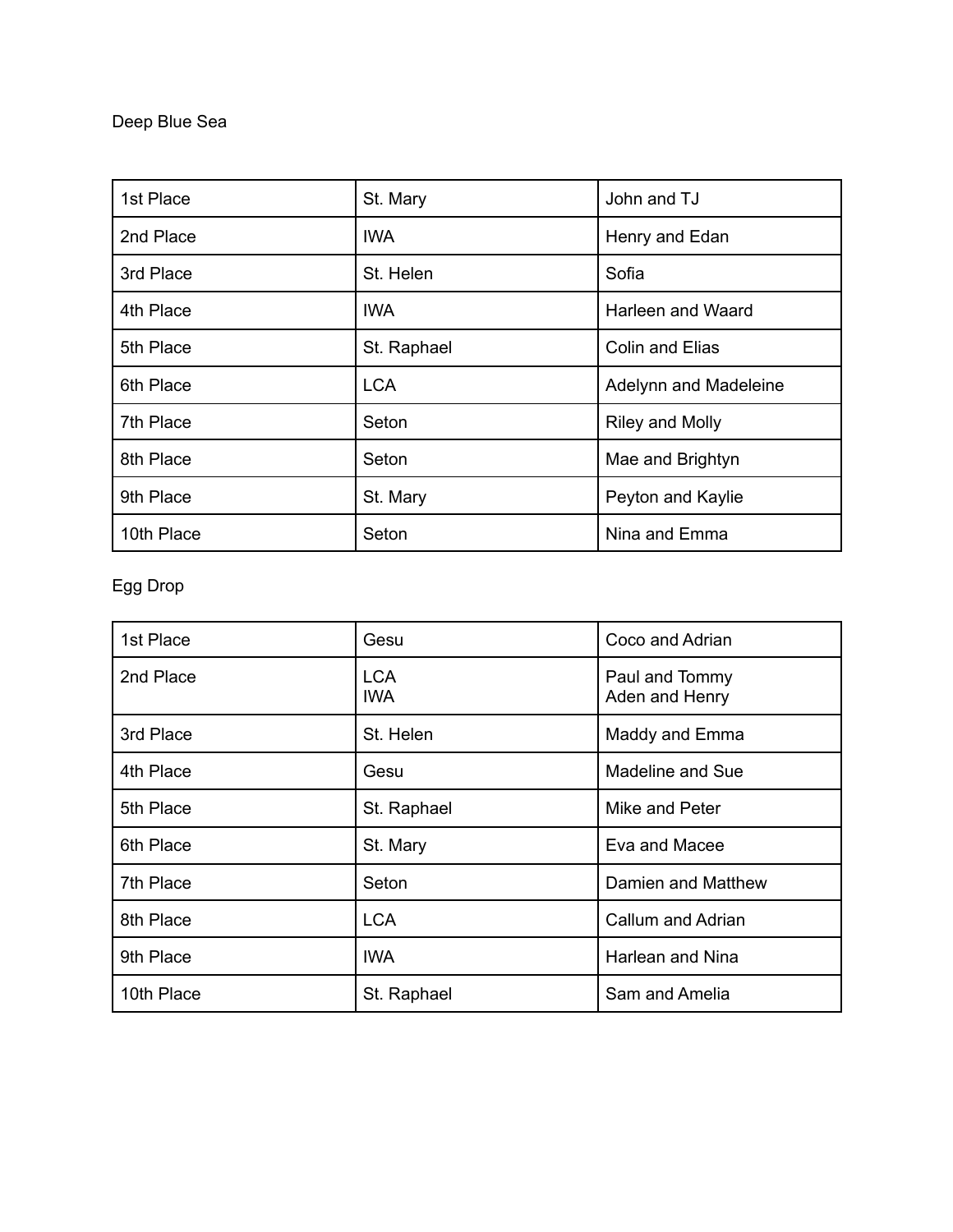| Lego Robotics |             |                    |
|---------------|-------------|--------------------|
| 1st Place     | St. Paschal | Ben and Athan      |
| 2nd Place     | Gesu        | Nolan and Parker   |
| 3rd Place     | Gesu        | CJ and Coco        |
| 4th Place     | St. Paschal | Peter and Michael  |
| 5th Place     | St. Paschal | Henry and Matt     |
| 6th Place     | Gesu        | Corrine and Harper |
| 7th Place     |             |                    |
| 8th Place     |             |                    |
| 9th Place     |             |                    |
| 10th Place    |             |                    |

Maps and Graphs

| 1st Place | <b>LCA</b>  | Ainsley and Muireann      |
|-----------|-------------|---------------------------|
| 2nd Place | <b>LCA</b>  | Tommy and Andrew          |
| 3rd Place | St. Raphael | Maddie and Amelia         |
| 4th Place | St. Raphael | <b>Brenna and Mason</b>   |
| 5th Place | Gesu        | <b>Isabella and Clara</b> |
| 6th Place | Seton       | Sierra and Brooke         |
| 7th Place | Seton       | Ava and Marin             |
| 8th Place | Seton       | Caleb and Wes             |
| 9th Place |             |                           |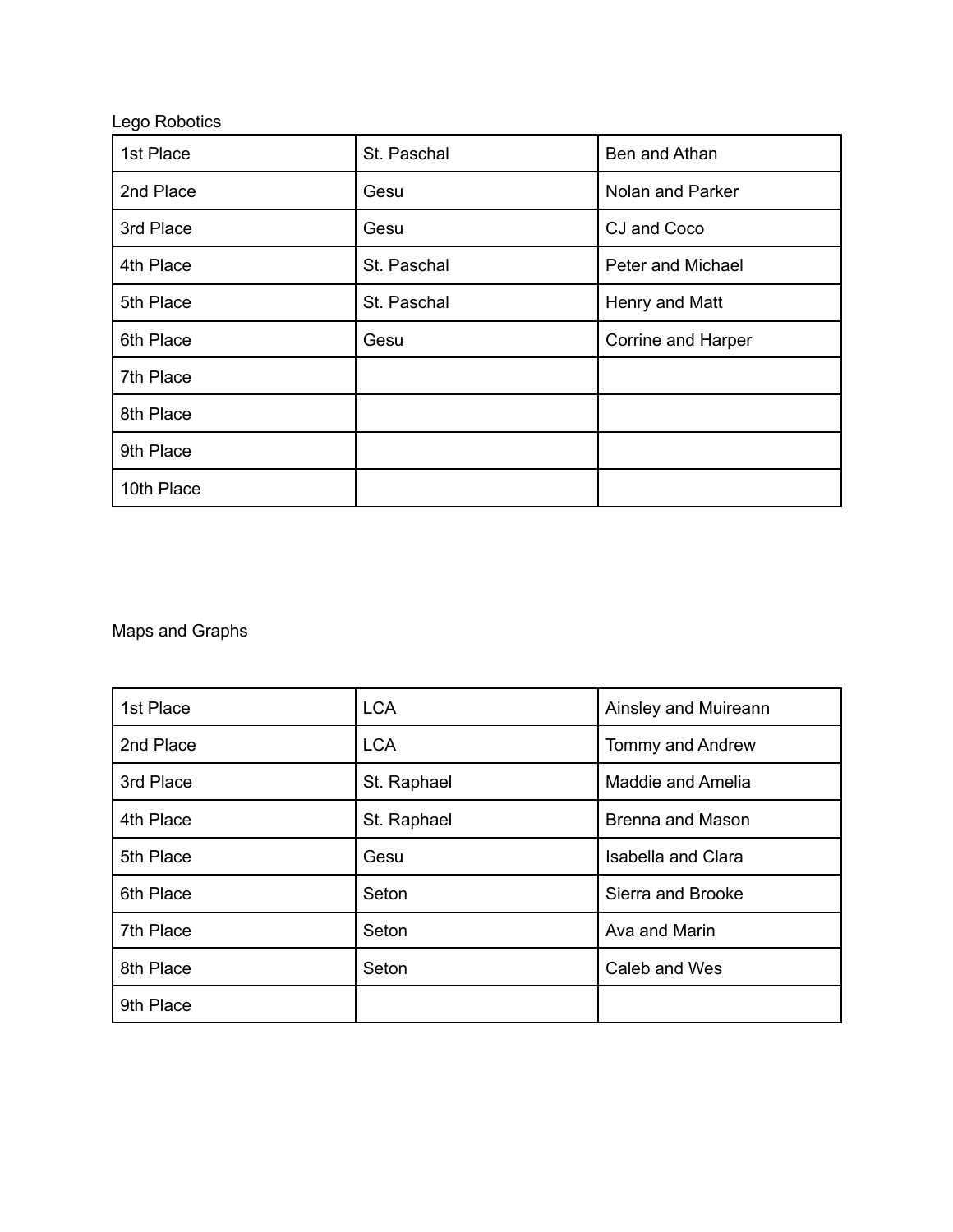### Measure By Measure

| 1st Place | Seton       | Tim and Zach               |
|-----------|-------------|----------------------------|
| 2nd Place | St. Helen   | David and Alexis           |
| 3rd Place | St. Paschal | Rosie and Sarah            |
| 4th Place | St. Paschal | <b>Emilie and Tessa</b>    |
| 5th Place | Seton       | Collin and Henry           |
| 6th Place | Seton       | <b>Francie and Emerson</b> |

# Mystery Event

| 1st Place  | Seton       | Damien and Matthew        |
|------------|-------------|---------------------------|
| 2nd Place  | St. Paschal | Jack and Robert           |
| 3rd Place  | St. Raphael | <b>Fionna and Lizzie</b>  |
| 4th Place  | St. Mary    | Nathan and Paige          |
| 5th Place  | LCA         | Logan and Frankie         |
| 6th Place  | St. Raphael | <b>Connor and Sawyer</b>  |
| 7th Place  | St. Paschal | <b>Isabella and Avery</b> |
| 8th Place  | St. Helen   | Scotty and Oliver         |
| 9th Place  | St. Helen   | Anna and Zollee           |
| 10th Place | Gesu        | Graysn and Molly          |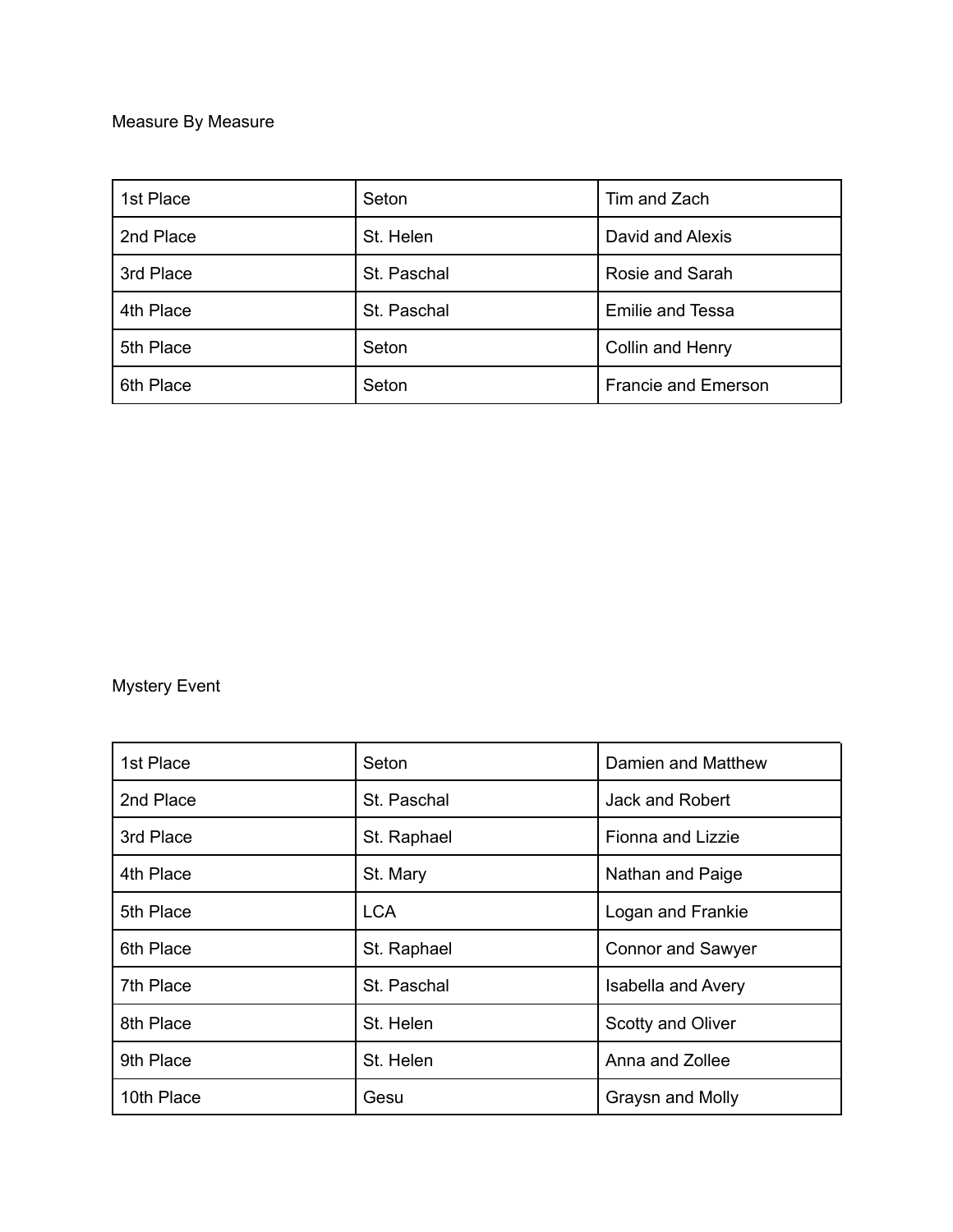# Mystery Powders

| 1st Place  | Seton       | Riley and Molly            |
|------------|-------------|----------------------------|
| 2nd Place  | St. Raphael | Alison and Jane            |
| 3rd Place  | Seton       | Elizabeth and Amelia       |
| 4th Place  | Gesu        | <b>Claire and Caroline</b> |
| 5th Place  | IWA.        | <b>Advait and Eliza</b>    |
| 6th Place  | Seton       | <b>Kit and Grace</b>       |
| 7th Place  | St. Mary    | Jack and Liam              |
| 8th Place  | St. Mary    | Aryanna and Reese          |
| 9th Place  | St. Paschal | Jaida and Kaitlyn          |
| 10th Place | St. Paschal | Abby and Ally              |

### Pentathlon

| 1st Place  | St. Mary    | Eric, Colin, Nathan, Paige        |
|------------|-------------|-----------------------------------|
| 2nd Place  | Seton       | Damien, Matthew, Leo and<br>David |
| 3rd Place  | St. Raphael | Colin, Mikey, Peter, Connor       |
| 4th Place  | St. Raphael | Alison, Autumn, Jane, Sam         |
| 5th Place  | Gesu        | Kelly and Harper                  |
| 6th Place  | Seton       | Ryan, Mason, Ethan, Colin         |
| 7th Place  | Seton       | Sophia, Katherine, Grace, Kit     |
| 8th Place  | <b>LCA</b>  | Luka, Phil, Frankie, Logan        |
| 9th Place  | St. Raphael | Chris, Sam, Sarah, Mason          |
| 10th Place | Gesu        | Nolan and Evan                    |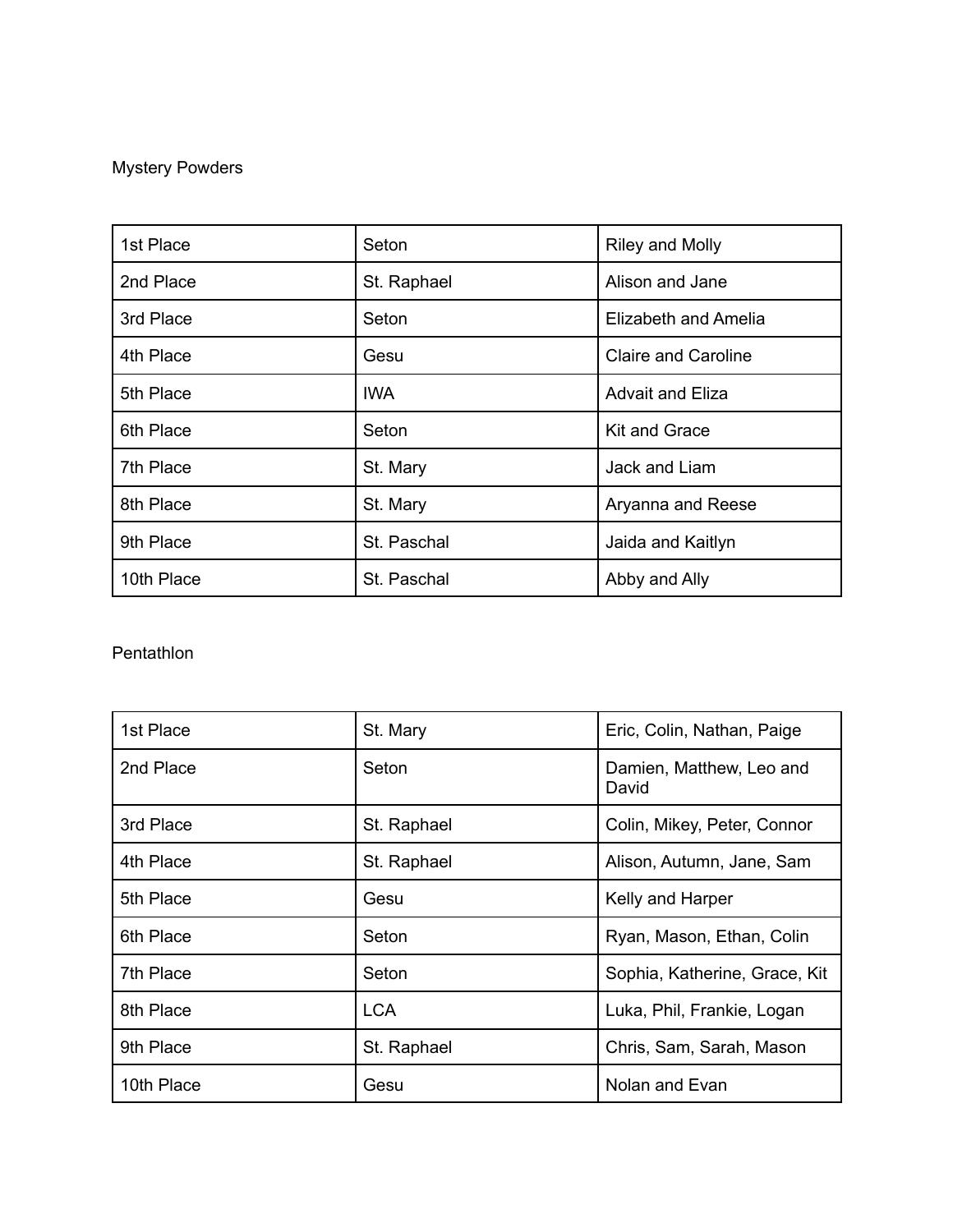### Reflection Relay

| 1st Place  | Seton       | Caleb, Wes, Noah        |
|------------|-------------|-------------------------|
| 2nd Place  | Seton       | Liam, Michael, Ethan    |
| 3rd Place  | St. Helen   | Ellie, Maddie, Sofia    |
| 4th Place  | St. Paschal | Jack, Abbey, Sarah      |
| 5th Place  | Seton       | Brooke, Sierra, Sydney  |
| 6th Place  | St. Helen   | Oliver, Josh, Chase     |
| 7th Place  | St. Raphael | Lizzie, Hannah, Fionna  |
| 8th Place  | St. Paschal | Leilani, Emmy, Avery    |
| 9th Place  | Gesu        | Claire, Charlotte, Will |
| 10th Place | St. Paschal | Rosie, Noelle, Harper   |

Rock Hound

| 1st Place  | St. Helen    | Casey and Oliver                                            |
|------------|--------------|-------------------------------------------------------------|
| 2nd Place  | Seton        | Liam and Michael                                            |
| 3rd Place  | Seton        | <b>Ethan and Noah</b>                                       |
| 4th Place  | St. Raphael  | Brooklyn and Breena                                         |
| 5th Place  | Gesu         | Isabella                                                    |
| 6th Place  | IWA.         | Dominic and Hudson                                          |
| 7th Place  | St. Raphael  | <b>Elias and Connor</b>                                     |
| 8th Place  | <b>LCA</b>   | Adelynn and Madeleine                                       |
| 9th Place  | Seton        | Katherine and Caroline                                      |
| 10th Place | St. Paschals | Emma and Nora<br>Trey and Peter<br><b>Scarlett and Nora</b> |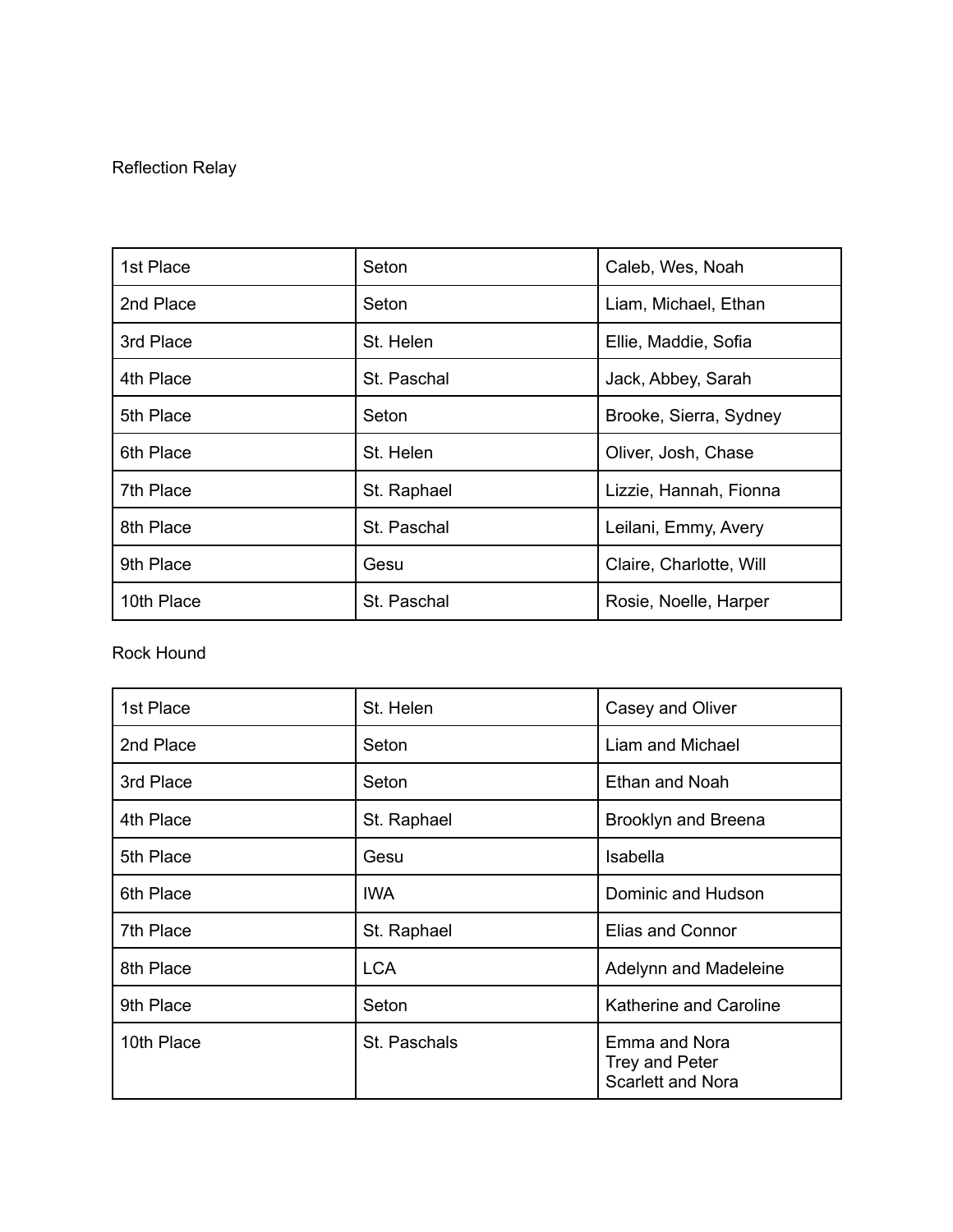### Rubber Band Catapult

| 1st Place  | St. Paschal  | Connor and Kylan      |
|------------|--------------|-----------------------|
| 2nd Place  | Seton        | Sierra and Brooke     |
| 3rd Place  | Seton        | Ryan and Mason        |
| 4th Place  | St. Raphael  | Alison and Jane       |
| 5th Place  | Seton        | Caleb and Wes         |
| 6th Place  | <b>LCA</b>   | Adelynn and Madeleine |
| 7th Place  | Gesu         | CJ and Parker         |
| 8th Place  | St. Marys    | Reese                 |
| 9th Place  | St. Paschael | Abby and Ally         |
| 10th Place | Gesu         | <b>Nolan</b>          |

Sinking Ship

| 1st Place  | <b>Holy Trinity</b> | <b>Maddux and Luke</b>    |
|------------|---------------------|---------------------------|
| 2nd Place  | St. Paschals        | Patricia and Zoe          |
| 3rd Place  | Seton               | <b>Riley and Molly</b>    |
| 4th Place  | St. Raphael         | Ellie and Hannah          |
| 5th Place  | Gesu                | Coco and Adrian           |
| 6th Place  | Seton               | Nina and Emma             |
| 7th Place  | <b>Holy Trinity</b> | <b>Addison and Maddie</b> |
| 8th Place  | Seton               | Frances and Emmerson      |
| 9th Place  | <b>LCA</b>          | Michael and William       |
| 10th Place | St. Marys           | John and TJ               |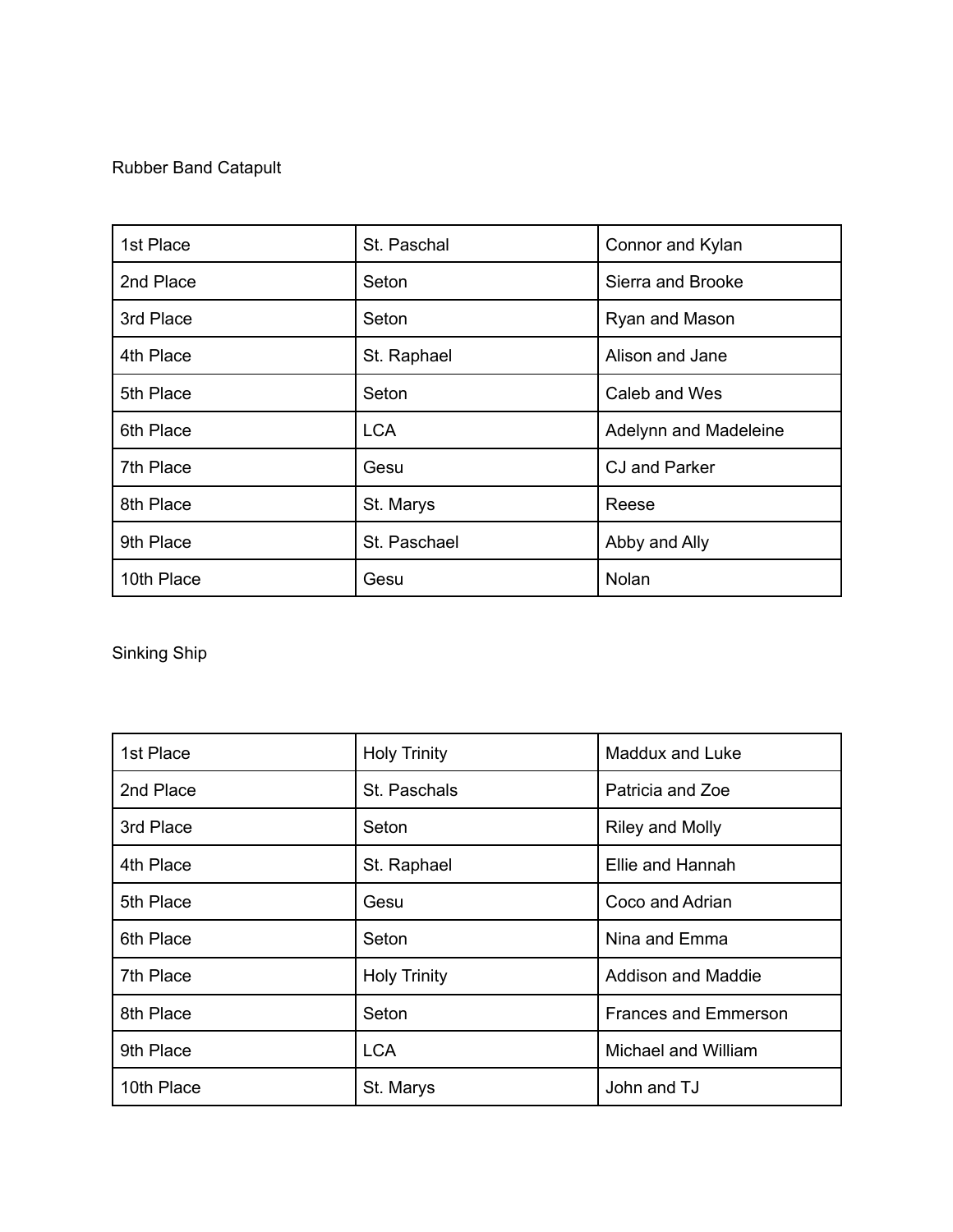### Space Cadette

| 1st Place  | Seton       | Amelia and Elizabeth     |
|------------|-------------|--------------------------|
| 2nd Place  | Seton       | Evie and Prapti          |
| 3rd Place  | IWA         | Nazar and Erik           |
| 4th Place  | St. Helen   | Ryder and Keira          |
| 5th Place  | Gesu        | Teddy and Evan           |
| 6th Place  | Seton       | Sophia and Kate          |
| 7th Place  | <b>LCA</b>  | Tommy and Paul           |
| 8th Place  | <b>LCA</b>  | Callum and Adrian        |
| 9th Place  | St. Mary    | <b>Mason and Charlie</b> |
| 10th Place | St. Paschal | Zach and Blake           |

#### Water Bottle Rockets

| 1st Place  | St. Paschal | Ben and Athan     |
|------------|-------------|-------------------|
| 2nd Place  | St. Paschal | Connor and Kylan  |
| 3rd Place  | Seton       | Ryan and Mason    |
| 4th Place  | St. Paschal | Patricia and Lyla |
| 5th Place  | Gesu        | Gwen and Graysn   |
| 6th Place  | <b>LCA</b>  | Callum and Adrian |
| 7th Place  | Seton       | Tim and Zach      |
| 8th Place  | St. Helen   | Ryder and Emma    |
| 9th Place  | <b>LCA</b>  | Peter and Josh    |
| 10th Place | <b>IWA</b>  | Sofia and Anthony |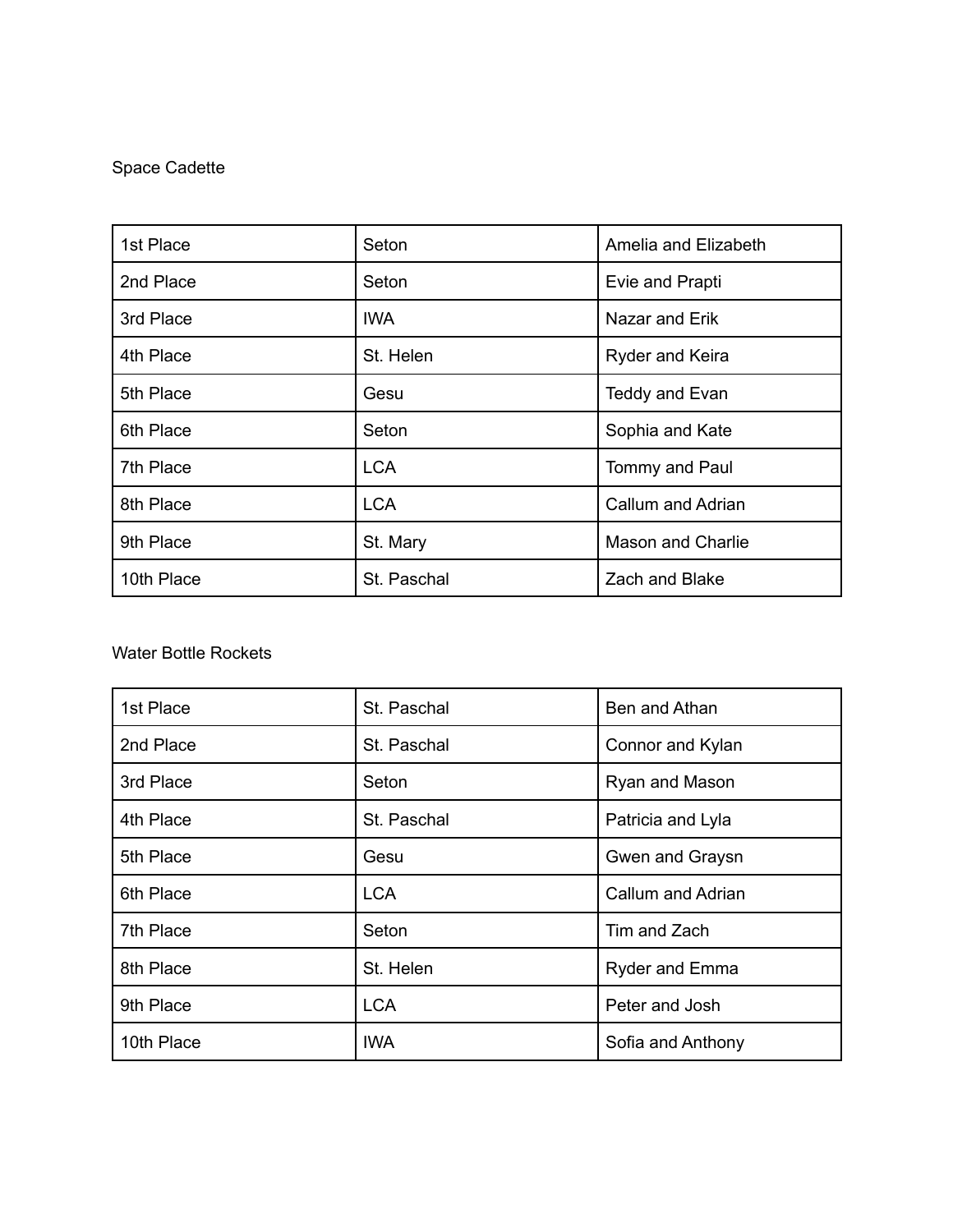#### Weather or Not

| 1st Place | St. Raphael | Brooklyn and Brenna |
|-----------|-------------|---------------------|
| 2nd Place | Seton       | Ellie and Dylan     |
| 3rd Place | St. Paschal | Noelle and Rosie    |
| 4th Place | St. Paschal | Abbey and Abby      |
| 5th Place | St. Raphael | Sawyer and Connor   |
| 6th Place | St. Paschal | Nora and Scarlett   |
| 7th Place | Seton       | Marin and Ava       |
| 8th Place | Seton       | Sydney and Harleen  |

What Went By

| 1st Place  | St. Paschal | Abby and Ally                 |
|------------|-------------|-------------------------------|
| 2nd Place  | Gesu        | Grasyn and Molly              |
| 3rd Place  | St. Helen   | Maddy and Piper               |
| 4th Place  | Gesu        | Lia and Ava R.                |
| 5th Place  | St. Raphael | <b>Connor and Sawyer</b>      |
| 6th Place  | St. Helen   | <b>Scotty and Oliver</b>      |
| 7th Place  | St. Paschal | Jaida and Kaitlyn             |
| 8th Place  | Seton       | <b>Caroline and Katherine</b> |
| 9th Place  | <b>LCA</b>  | Fionnula and Maebry           |
| 10th Place | Seton       | Sydney and Harleen            |